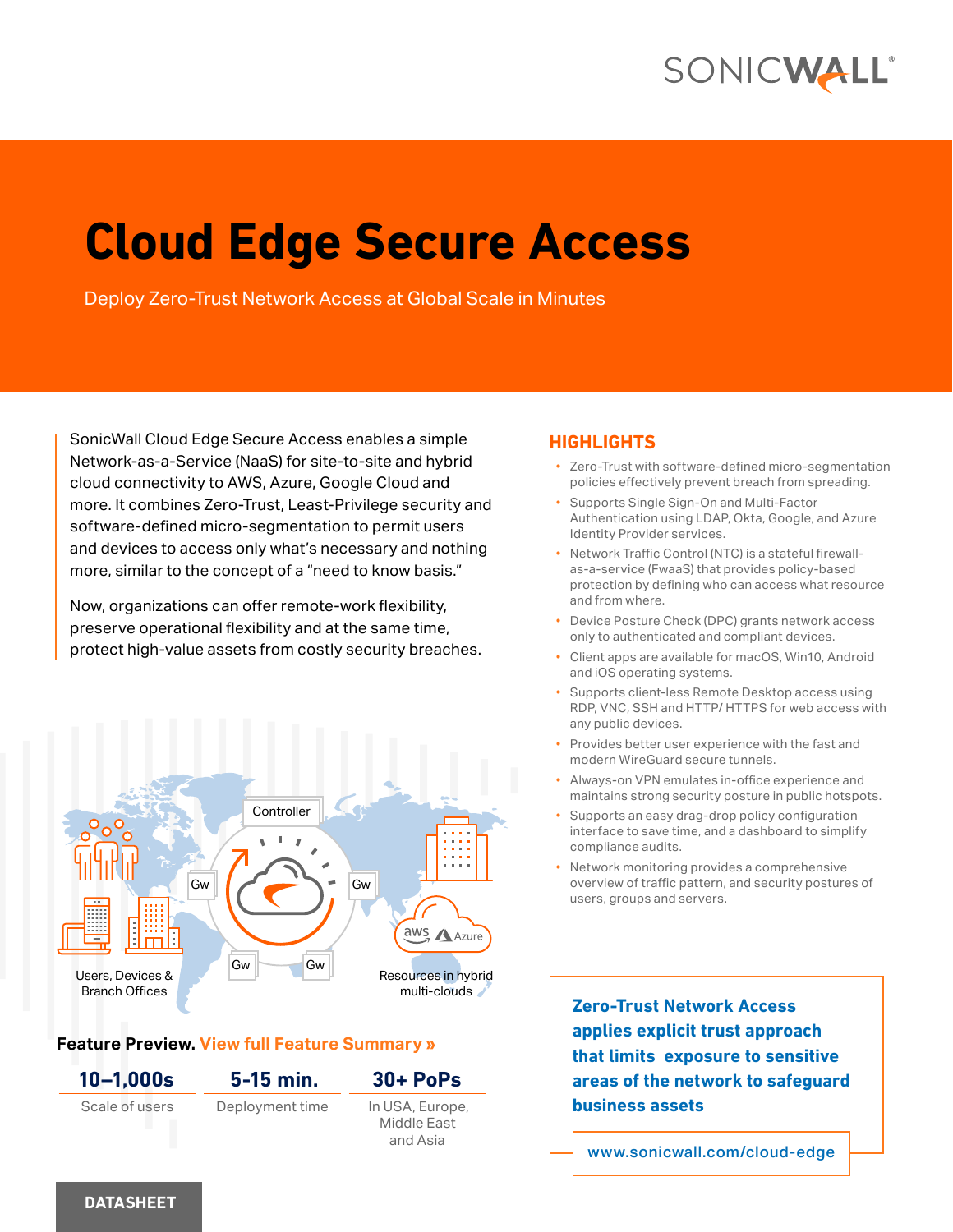Traditional VPN solutions are not built for the cloud era. Some of the inherent problems include implicit trust allowing threats to move laterally inside the network, often long-lead deployment time, and increased cloud latency due to traffic hair-pinning, which impacts user quality of experience.

Gartner predicts that by 2023, 60% of enterprises will phase out most of their remote access virtual private networks (VPNs) in favor of ZTNA.

#### **Infrastructure is Built for Rapid Scale and Global Deployment**

SonicWall Cloud Edge Secure Access is built around Software-Defined Perimeter (SDP), an advanced and cloud-native architecture, to deliver rapid deployment and self-service onboarding.

- **Faster deployment** An IT manager can sign up, create a gateway, and configure granular policies based on network and user context — all in less than 15 minutes.
- **Faster user onboarding** An end user can choose whether to connect via their mobile device or desktop client app, or bypass client installation altogether when using a public computer, provided a browser is available. With the self-service deployment model, onboarding can be completed in 5 minutes.



SDP is also secure by design because it decouples the controller, which authenticates users and devices, from the gateways that act as trust brokers. By distributing the gateways close to the end-user locations, Cloud Edge Secure Access can scale rapidly as needed, maintain high-performance and deliver the best cloud experience possible.

This separation of functions also enables Cloud Edge Secure Access to stop common cyberthreats, such as DDoS, public Wi-Fi hijacking, SYN flood and Slowloris.

#### **Software-Defined Micro‑Perimeter Security That Follows Users**

Today's employees want the flexibility to work from anywhere — and organizations want to take advantage of the cost savings and operational efficiencies offered by the cloud. In this new inverted reality, where everything is outside of centralized locations and beyond physical firewall protection, there is a need to complement the current on-premises service delivery model with an agile followthe-user security model.

With the SonicWall Cloud Edge Secure Access, the perimeter is software-defined, meaning each micro-perimeter segment encapsulates a particular type of traffic flow, defined by access policies. The segment starts with the user and extends to specific networks or services or assets anywhere in the cloud — a much more versatile approach.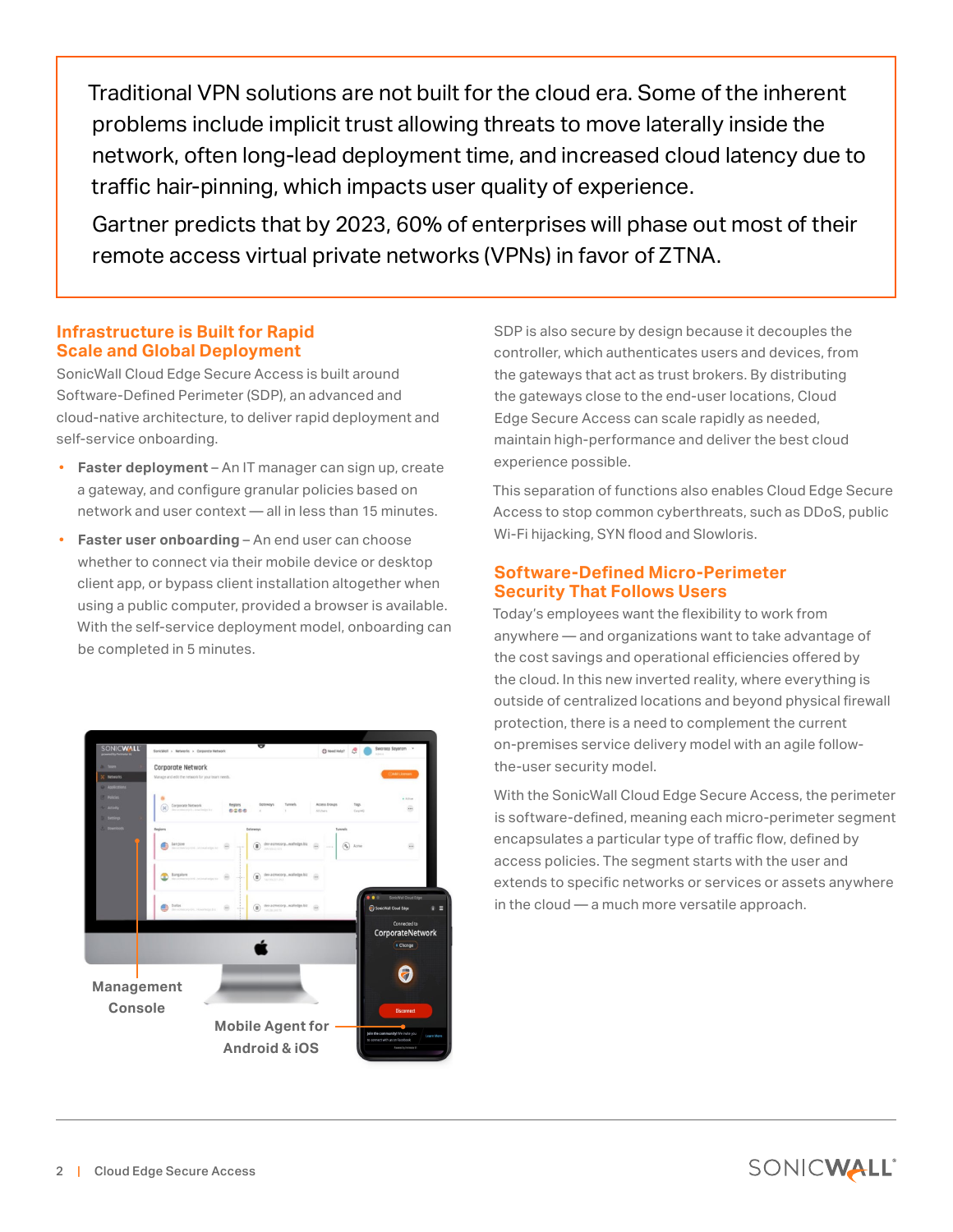#### **CONTINUOUS AUDITS**



• external or internal • authenticate through Identity Provider policy

# **Verify Context**

• device, location, time, group • target apps or data

## **Zero-Trust Network Access**

#### Trust Nothing and Verify Everything

Zero-Trust policies allow external users with a proper set of contexts to securely access a host of network resources using the supports of:

- **Federated Single Sign-On and Multi-Factor Authentication** – This combination provides users a single portal for authenticating into a hybrid IT environment, creating a consistent and seamless experience.
- **Integration with leading cloud-based identity management providers** – Organizations can extend the service life of legacy on-premises assets, like LDAP, or migrate to the modern, cloud-based identity management services from providers, such as Azure AD, Google Cloud Identity and Okta.
- **Context-driven access with Device Posture Check (DPC)** – grants network access only to compliant and authorized devices that pass OS integrity and malware-free environment verifications to ensure no malware slips into the infrastructure.
- **Software-defined micro-segmentation** Network Traffic Control (NTC) precisely segments all incoming traffic to prevent malware or unauthorized users from compromising network resources and sensitive data.
- **Least-Privilege Access Control** Organizations can control user interactions with resources based on relevant attributes, including user and group identity and the sensitivity of the data being accessed.

## **Work-from-Anywhere Securely**

#### From Trusted Areas to Public Hotspots

• **Automatic Wi-Fi security** – Cloud Edge Secure Access for Windows and mac OS proactively monitors the

environment, and automatically activate a secure access connection in public hotspots. This extra layer of protection stops Wi- Fi intercepts, which are increasingly common and can result in data thefts and compliance violation.

**Grant least privilege access** • from user to apps and data

**Micro-segment**  • Secure traffic flow

- **Kill switch** When a secure access connection is interrupted, the device's internet connection is instantly halted — disrupting potential cyber breaches and preventing any data from leaving the device.
- **Trusted Wi-Fi networks** When an SSID is specified as "trusted," the automatic Wi-Fi security feature will not activate.
- **Always-on VPN/applications** This convenient feature automatically reconnects to an application or set of applications without requiring users to login or authenticate again.

## **Site-to-Site Interconnectivity or Network-as-a-Service (NaaS)**

Cloud Edge Secure Access offers the choice of site-to-site connectivity service or Network-as-a-Service (NaaS), which IT managers can use to quickly onboard branch offices in geographically dispersed locations. NaaS also allows you to quickly and securely connect mobile kiosks, retail stores and sales points to cloud-hosted resources without needing to rely on costly MPLS.

- **Site-to-site or site-to-cloud interconnect service** – The solution easily connects to popular cloud environments, including AWS, Azure and Google Cloud — or can be used to create a secure communication link between networks located at different sites.
- **Multi-regional deployment** Administrators can deploy dedicated Cloud Edge gateways in different locations to deliver optimal speed and performance to international branches and employees.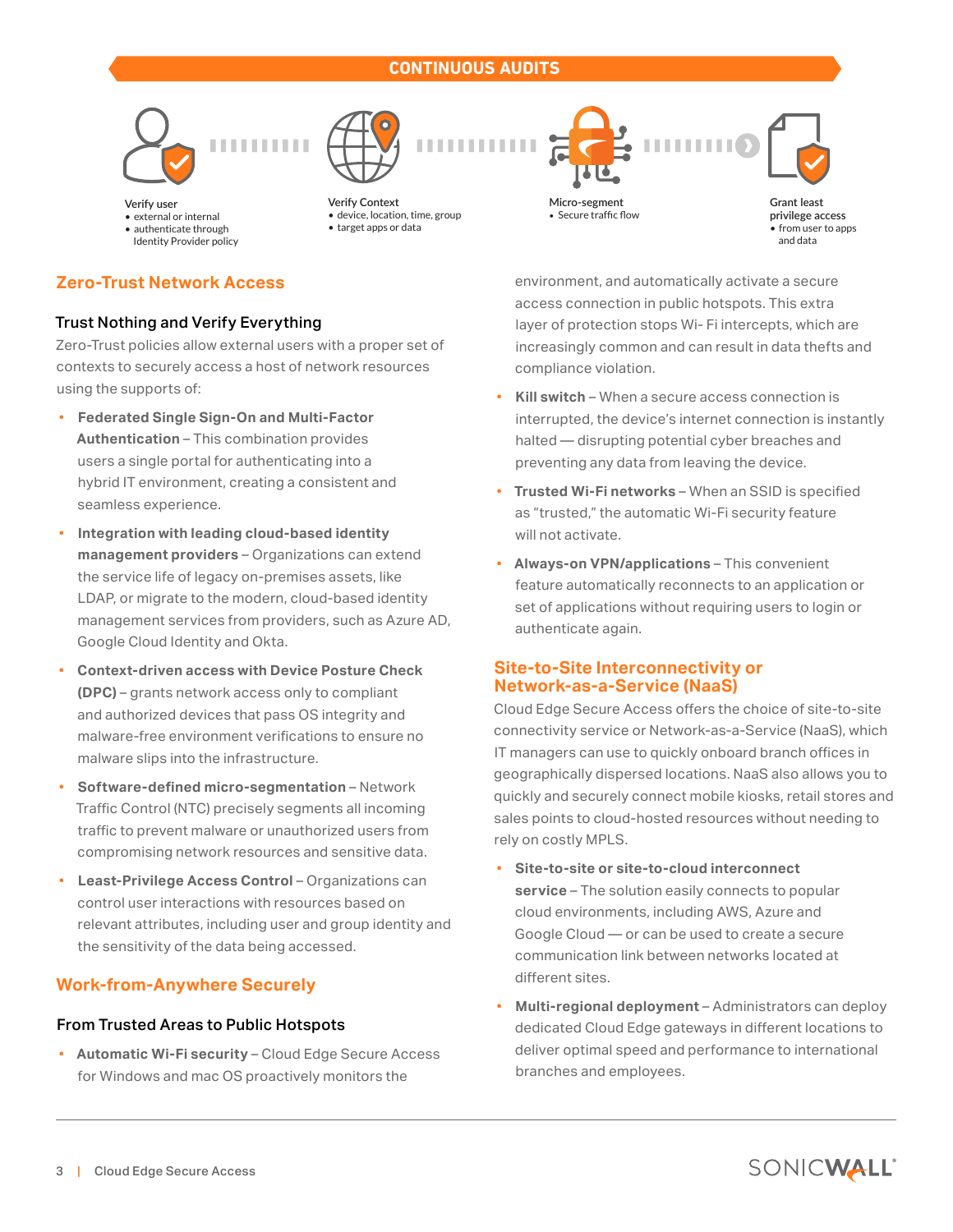- <span id="page-3-0"></span>• **High-performance global backbone** – SonicWall Cloud Edge service is available globally. The infrastructure offers minimal latency by distributing gateways close to the customer locations and load-balancing traffic across servers.
- **State-of-the-Art WireGuard secure tunnel** An IT manager can leverage any branch router or firewall with IPsec to connect to the nearest Cloud Edge gateway. SonicWall recommends the WireGuard tunnel, which can deliver much faster performance. This deployment requires a branch Linux server to run the WireGuard tunnel service to the nearest gateway.

**Native multi-tenancy support with per-customer portal and tiered subscription services are designed to help MSSPs build profitable business.**

#### **Feature summary**

#### Scale and performance

- 10 to thousands of users
- 1Gbps per customer gateway
- Horizontal cloud scaling with more gateways

#### Cloud platform capabilities

- Cloud service status: [https://www.sonicwall.com/support](https://www.sonicwall.com/support )
- Cloud management included
- Infrastructure managed by SonicWall
- Services managed by MSSPs and customers
- Dedicated per-customer cloud gateways and IP addresses
- Load-balancing across redundant gateways included
- Choice of IPsec and WireGuard connectivity between two sites
- Choice of default or your internal DNS server

#### Zero-Trust Security capabilities

- Clientless access using HTTP, HTTPS, RDP, VNC, SSH
- Client app available for Windows, Mac, iOS and Android platforms
- Devices and context verifications (with DPC, time-based access, continuous user and device monitorings)
- Least-Access Privilege Policy enforcement (with Access Control Policies)
- Software-defined microsegmentation (with NTC)
- Policy-based segmentation applied per group, network, user, application, services, device
- Control and micro-segment network traffic flow between users, groups and services based on customizable rules
- Granular Access Control Policies based on user, application, Geo IP, geo-location (country), browser type, OS, date and time

#### Public Hotspot Security

- Split tunneling enables local breakout of subnet traffic
- Kill Switch disrupts a potential cyber breach by halting the device internet connection to prevent any data exfiltration.
- Automatic Wi-Fi security automatically protects employee's devices when connecting to unsecured public Wi-Fi
- DNS Filtering blocks access to certain websites, site categories, and IP addresses

#### Authentication

- Single sign-on support through providers such as Okta, G Suite, Azure AD and Active Directory LDAP
- Two-factor authentication using SMS, DUO Security and Google Authenticator 2FA

• Verify security and compliance of the connecting devices even before accessing the network using Device Posture Check

#### Enterprise Firewall and Router Interoperability

SonicWall, Check Point, Fortinet, Palo Alto Networks, WatchGuard, Sophos, Xyxel, UniFi, pfSense, Cisco and Untangle

#### Monitoring, Logging and Support

- Fully managed cloud solution with 24\*7 support included
- Activity audits & reports on logins, gateway deployments, device and app connections
- SIEM integration including capture, retention, delivery of security information and events in real-time to all SIEM applications
- Automated list of devices that connect to your network and associated logs.
- Click-through integration with Splunk

#### **Compliance**

• ISO 27001 & 27002, SOC-2 type 2